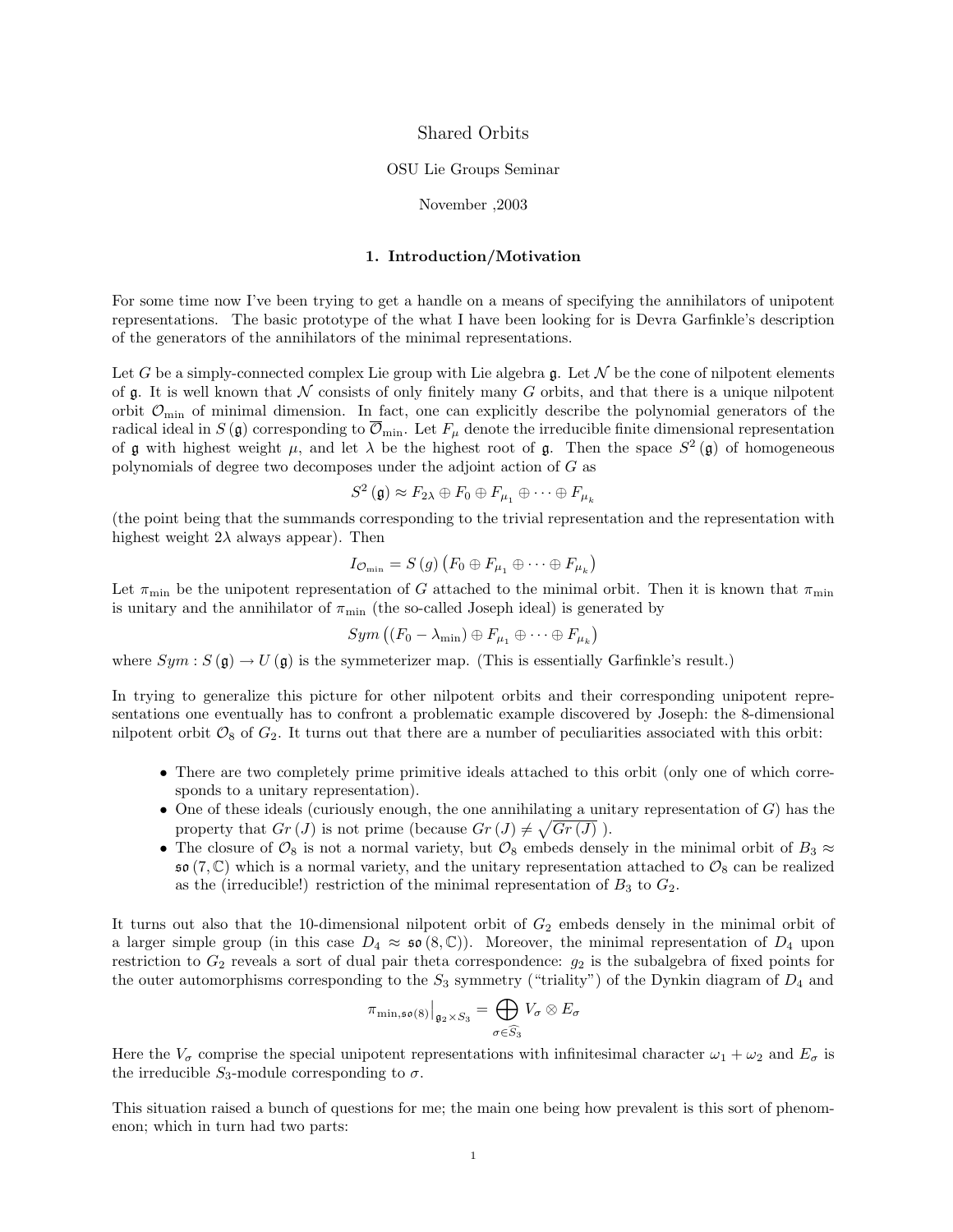• When does one have dense embeddings

$$
\mathfrak{g}\supset\mathcal{O}\hookrightarrow\mathcal{O}'\subset\mathfrak{g}'
$$

of one nilpotent orbit into a nilpotent orbit of a larger Lie algebra. (I should remark that I was interested in this because the annihilators of a non-minimal unipotent representation of the smaller group might be most easily revealed by studying the embedding of  $U(\mathfrak{g})$  into the Joseph ideal of  $U(\mathfrak{g}')$ .

• Is there always an accompanying dual pair phenomenon that could be used to provide realizations of non-minimal unipotent representations?

Unfortunately, the answers to both questions have already been attained. R. Brylinski and Kostant answered the first, and Jing-Song Huang answered the second (at least for simple complex groups). But it's such a pretty story, I thought it be a nice topic for a Lie groups seminar.

## 2. Normality and Shared Orbits (Brylinski/Kostant)

The following is a outline of how Brylinski and Kostant classified of dense embeddings of the form

$$
\mathfrak{g} \supset \mathcal{O} \hookrightarrow \mathcal{O}' \subset \mathfrak{g}'
$$

with  $\mathfrak g$  a subalgebra of  $\mathfrak g'$ . Although they considered the general case when  $\mathfrak g$  is a semisimple complex Lie algebra, in this outline I'll mostly stick to the case when g is simple (because in the end, it turns out that if  $\mathfrak g$  is simple, then a dense embedding like  $(2.1)$  is only possible when  $\mathfrak g'$  is also simple - and that if  $\mathfrak g$  is semisimple, then the allowed embeddings are effectively enumerated simple factor by simple factor).

**2.1.** Normal Closures of Orbit Coverings. Let G be a simply connected semisimple complex Lie group with Lie algebra g. Let  $\mathcal O$  be the adjoint orbit of a nilpotent element  $e \in \mathfrak g$ , and let

$$
\nu:M\to\mathcal{O}
$$

be a G-homogeneous covering and choose  $\varepsilon \in M$  such that  $\nu(\varepsilon) = e$ . Then

$$
G^e_o\subset G^{\varepsilon}\subset G^e
$$

and

$$
M \approx G/G^{\varepsilon}
$$
  

$$
\pi_1(M) \approx G^{\varepsilon}/G_o^e
$$

Let  $Q = Q(M)$  denote the group of all maps  $\alpha : M \to M$  that commute with the action of G. Then

$$
M \approx N^{\varepsilon}/G^{\varepsilon}
$$

where  $N^{\varepsilon}$  is the normalizer of  $G^{\varepsilon}$  in G.  $G \times Q$  acts rationally by algebra automorphisms on  $R = R(M)$ , the algebra of regular functions on M.

Let  $( , )$  be the Killing form on  $\mathfrak g$  (or any fixed  $\mathfrak g$ -invariant nonsingular symmetric bilinear form on  $\mathfrak g$  that is negative definite on some compact form of  $\mathfrak{g}$ ). For  $x \in \mathfrak{g}$  define  $\phi^x \in R$  by

$$
\phi^{x}(p) = (\nu(p), x) \qquad , \qquad \forall \ p \in M
$$

and set

 $R[\mathfrak{g}] = R(M)[\mathfrak{g}] =$  linear span of the functions  $\phi^x$ , where  $x \in \mathfrak{g}$ 

Clearly, as vector spaces  $R[g] \approx g$ . Furthermore, if  $\overline{\mathcal{O}}$  is the closure of  $\mathcal{O}$ , then the subalgebra  $S \subset R$ generated by  $R[\mathfrak{g}]$  can be identified with  $R(\overline{\mathcal{O}})$ .

LEMMA 0.1. If Z is a normal algebraic variety, then the ring  $R(Z)$  is integrally closed in the field  $K(Z)$ of rational functions on Z.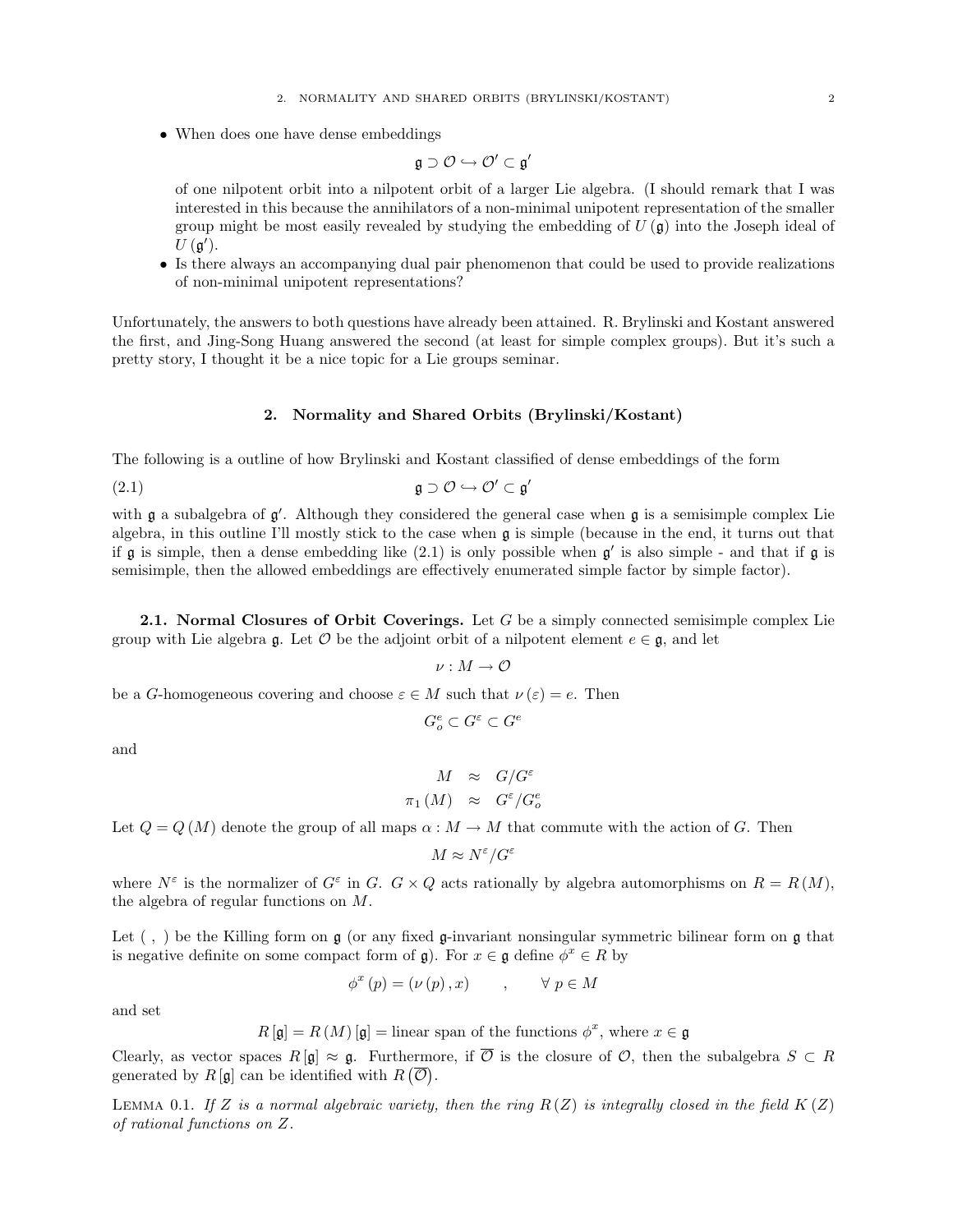#### 2. NORMALITY AND SHARED ORBITS (BRYLINSKI/KOSTANT) 3

**PROPOSITION 0.2.** • There exists a unique affine variety X containing M as a Zariski open subset such that all regular functions on  $M$  extend to  $X$ .<sup>1</sup>

• The ring  $R(M) = R(X) = R$  is a finitely generated C-algebra and

$$
X = Spec(R) .
$$

- The commuting actions of G and Q on M extend uniquely to commuting algebraic actions of G and M on X.
- The covering map  $\nu$  extends uniquely to a finite surjective G-equivariant morphism

$$
\overline{\nu}:X\to\overline{\mathcal{O}}
$$

- X is a normal variety and in fact X is the normalization of  $\overline{\mathcal{O}}$  in the function field of M.
- G has finitely many orbits on  $X$  and each is even dimensional
- M is the unique Zariski dense open orbit of G on X and its boundary has codimension at least 2.

We call  $X$  the normal closure of  $M$ .

2.2. The Right Scaling Action of  $\mathbb{C}^*$  on X and the graded Poisson Structure on  $R(X)$ . Recall that  $\mathcal{O} = G \cdot e$ ,  $M = G \cdot \varepsilon$ . The Jacobson-Morosov Theorem says that there are  $h, f \in \mathfrak{g}$  such that  ${e, f, h}$  span an  $\mathfrak{sl}(2, \mathbb{C})$  subalgebra of  $\mathfrak{g}$ , with

$$
[h, e] = 2e
$$
,  $[h, f] = -2f$ ,  $[e, f] = h$ 

Then  $\exp(\mathbb{C}h) \subset N^{\varepsilon} \subset G$ , and so defines a subgroup C of  $Q = N^{\varepsilon}/G^{\varepsilon}$ , the group of all maps  $M \to M$  that commute with the action of  $G$ ), and hence C acts on X. It turns out that the vector field corresponding to the infinitesimal action of C on  $\mathcal O$  is just two times the restriction of the Euler operator on  $S(\mathfrak g)$  to  $\mathcal O$ (the Euler operator happens to be a G-invariant differential operator tangent to every orbit).

LEMMA 0.3. The action of C on X lifts the square of the Euler action on  $\overline{\mathcal{O}}$  so that  $\overline{\nu}(\overline{e^{th}}x)=e^{2t}\overline{\nu}(x)$  for all  $t \in \mathbb{C}$ .

Write  $k \in \mathbb{Z}$ , let

$$
R[k] = \{ \phi \in R \mid (e^{th}\phi)(x) = e^{tk}\phi(x) \}
$$

**PROPOSITION** 0.4. • The action of C on  $R = R(X)$  is completely reducible, and in fact,

$$
R=\bigoplus_{k=0}^{\infty}R\left[k\right]
$$

is a G-invariant algebra grading.

- Each  $R[k]$  is a finite-dimensional G-stable subspace.
- $R[0] = \mathbb{C} \cdot 1$ , where 1 is the constant function on X.
- There is a unique point  $o \in X$  such that  $\overline{\nu}(o) = 0 \in \overline{\mathcal{O}}$ . This o is the unique G-fixed point of x and also the unique  $C$ -fixed point of  $x$ .
- Let  $\mathfrak{m} \subset R$ , be the maximal ideal at o. Then

$$
\mathfrak{m}=\bigoplus_{k=1}^{\infty}R\left[k\right]
$$

and also  $m$  is the sum in R of all non-trivial G-modules.

• If the degree of the cover v is odd (e.g., if  $M = \mathcal{O}$ ), then  $R[k] = 0$  if k is odd.

<sup>&</sup>lt;sup>1</sup>It seems to me that the condition that the regular functions on  $M$  be extendable to regular functions of the variety in which it embeds densely is really the crux of the utility such an embedding, and so this condition is a very natural hypothesis. It is remarkable, therefore, that from this requirement alone, we get a unique candidate for X.